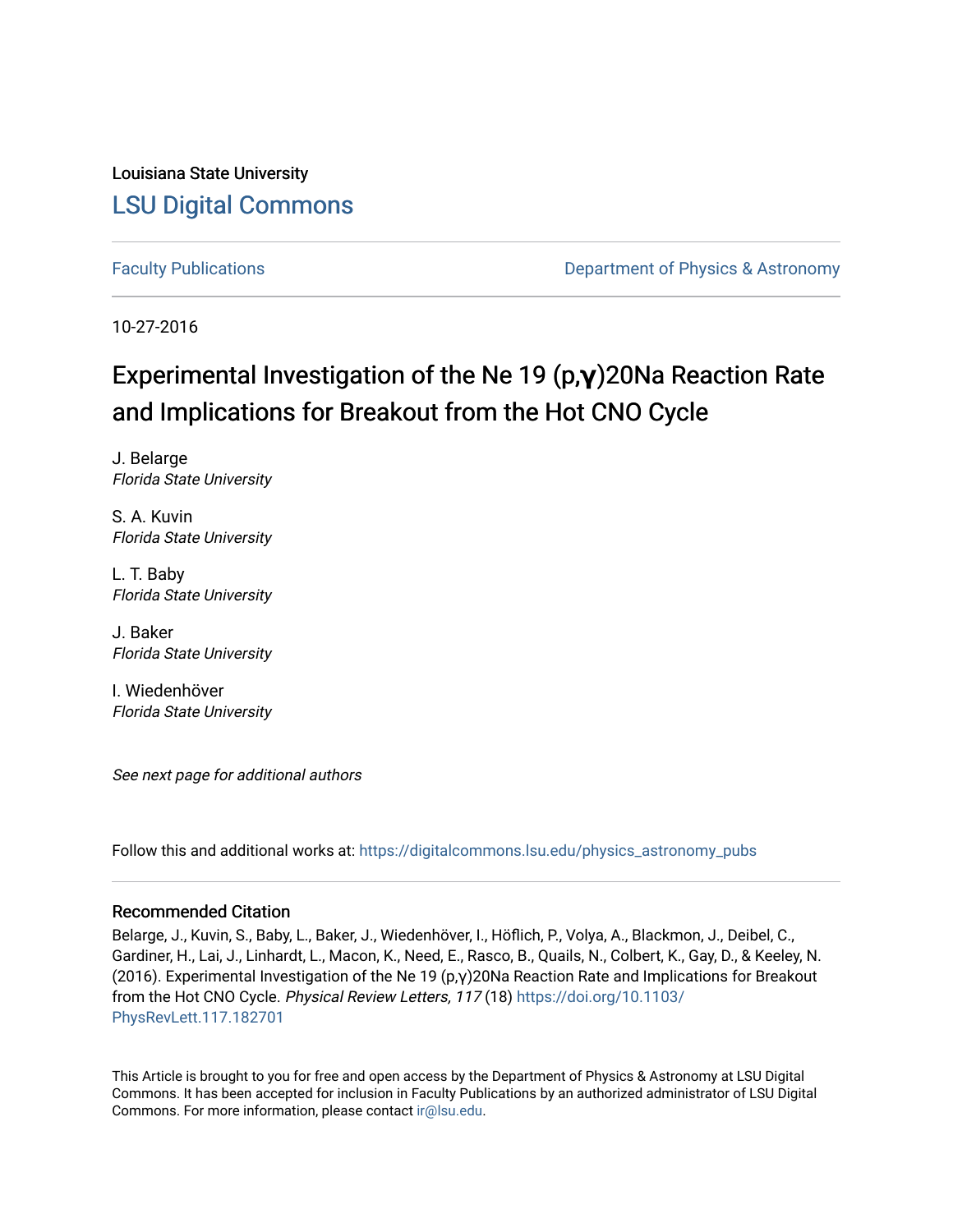### Authors

J. Belarge, S. A. Kuvin, L. T. Baby, J. Baker, I. Wiedenhöver, P. Höflich, A. Volya, J. C. Blackmon, C. M. Deibel, H. E. Gardiner, J. Lai, L. E. Linhardt, K. T. Macon, E. Need, B. C. Rasco, N. Quails, K. Colbert, D. L. Gay, and N. Keeley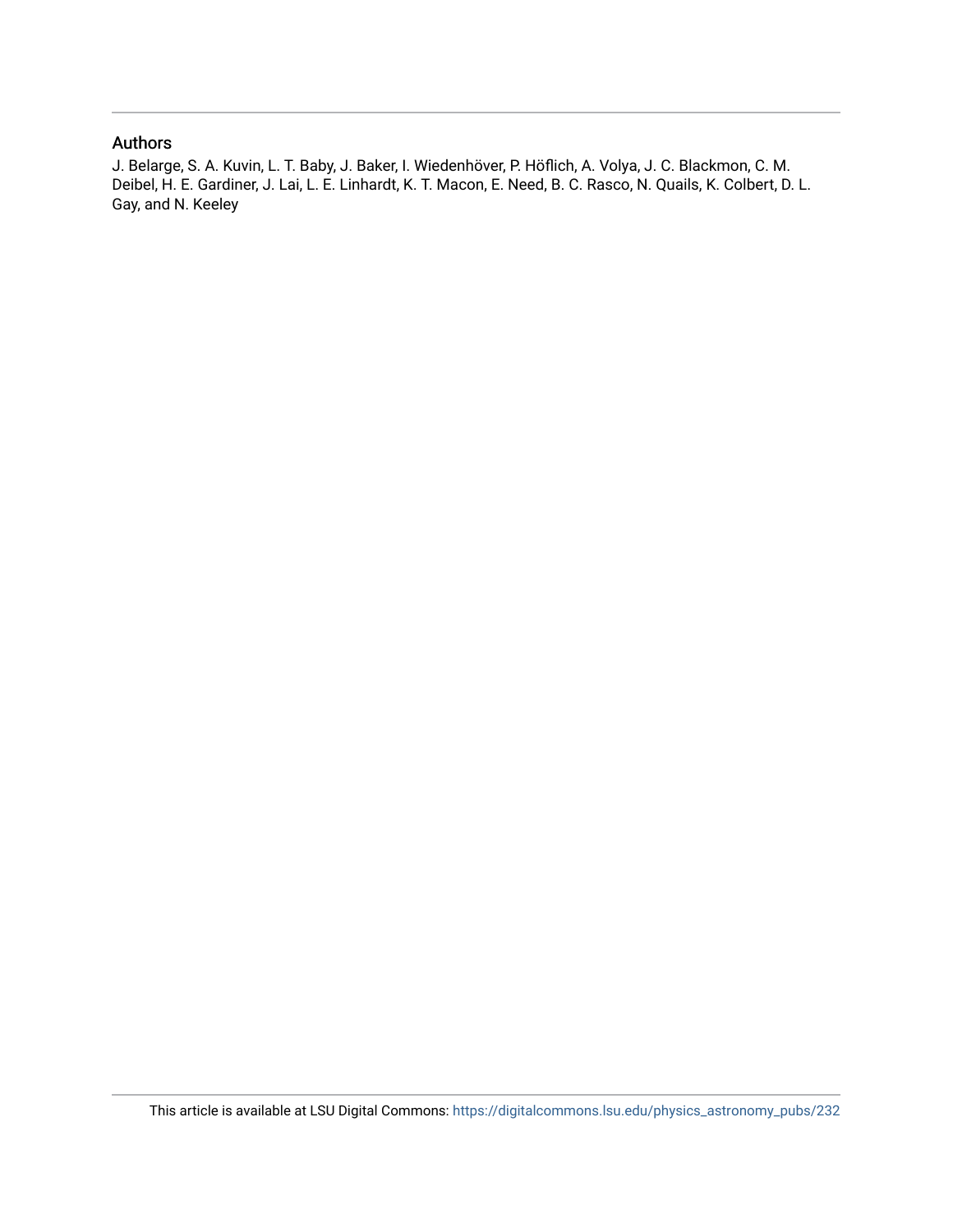

# CHORUS

This is the accepted manuscript made available via CHORUS. The article has been published as:

## Experimental Investigation of the  $\hat{\;}$  {19}Ne(p,γ) $\hat{\;}$  {20}Na Reaction Rate and Implications for Breakout from the Hot CNO Cycle

J. Belarge, S. A. Kuvin, L. T. Baby, J. Baker, I. Wiedenhöver, P. Höflich, A. Volya, J. C. Blackmon, C. M. Deibel, H. E. Gardiner, J. Lai, L. E. Linhardt, K. T. Macon, E. Need, B. C. Rasco, N. Quails, K. Colbert, D. L. Gay, and N. Keeley Phys. Rev. Lett. **117**, 182701 — Published 27 October 2016 DOI: [10.1103/PhysRevLett.117.182701](http://dx.doi.org/10.1103/PhysRevLett.117.182701)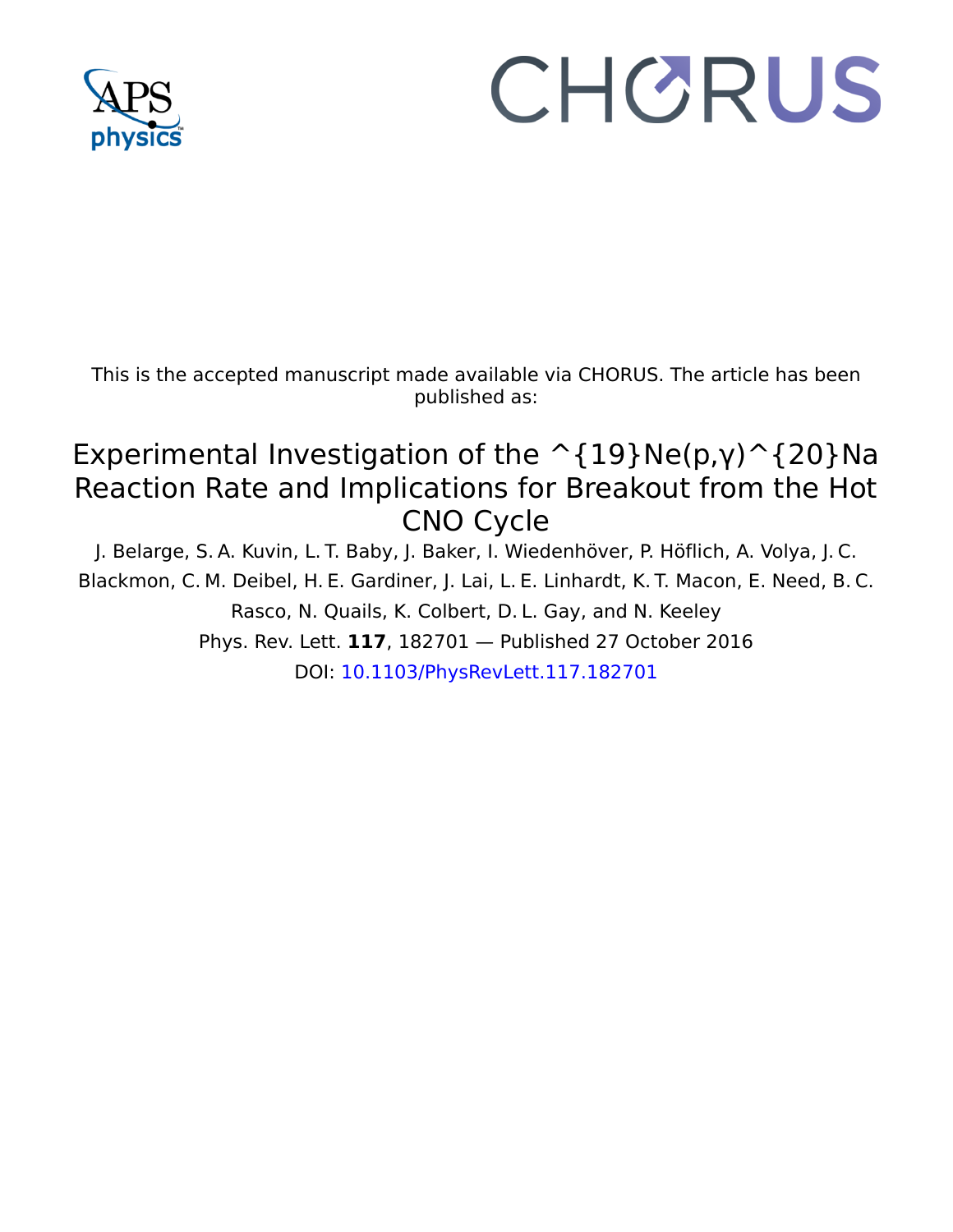### Experimental investigation of the  $^{19}$ Ne(p,  $\gamma$ )<sup>20</sup>Na reaction rate and implications for breakout from the hot CNO cycle

J. Belarge,<sup>1</sup> S.A. Kuvin,<sup>1</sup> L.T. Baby,<sup>1</sup> J. Baker,<sup>1</sup> I. Wiedenhöver,<sup>1</sup> P. Höflich,<sup>1</sup> A.

Volya,<sup>1</sup> J.C. Blackmon,<sup>2</sup> C.M. Deibel,<sup>2</sup> H.E. Gardiner,<sup>2</sup> J. Lai,<sup>2</sup> L.E. Linhardt,<sup>2</sup> K.T.

Macon,<sup>2</sup> E. Need,<sup>2</sup> B.C. Rasco,<sup>2</sup> N. Quails,<sup>3</sup> K. Colbert,<sup>3</sup> D.L. Gay,<sup>3</sup> and N. Keeley<sup>4</sup>

 $1$ Physics Department, Florida State University, Tallahassee, FL 32306

 $2$ Department of Physics and Astronomy, Louisiana State University, Baton Rouge, LA  $70803$ 

<sup>3</sup>Department of Physics, University of North Florida, Jacksonville, FL 32224, USA

 $4$ National Centre for Nuclear Research, ul. Andrezja Soltana 7, 05-400 Otwock, Poland

(Dated: August 22, 2016)

**Background:** The <sup>19</sup>Ne(p,  $\gamma$ )<sup>20</sup>Na reaction is the second step of a reaction chain which breaks out from the hot CNO-cycle, following the <sup>15</sup>O( $\alpha$ ,  $\gamma$ )<sup>19</sup>Ne reaction at the onset of X-ray burst events.

**Purpose:** We investigate the spectrum of the lowest proton-unbound states in  $^{20}$ Na in an effort to resolve contradictions in spin-parity assignments and extract reliable information about the thermal reaction rate.

**Method:** The proton–transfer reaction <sup>19</sup>Ne(d, n)<sup>20</sup>Na is measured with a beam of the radioactive isotope <sup>19</sup>Ne at an energy around the Coulomb-barrier and in inverse kinematics. The spectrum of protons emitted from the low-lying resonances is reconstructed and the transferred angular momentum analyzed.

Results: We observe three proton-resonances with the <sup>19</sup>Ne ground state, at 0.44 MeV, 0.66 MeV and 0.82 MeV c.m. energies, which are assigned  $3^+$ ,  $1^+$ , and  $(0^+)$ , respectively. In addition, we identify two resonances with the first excited state in <sup>19</sup>Ne, one at 0.20 MeV and one, tentatively, at 0.54 MeV. These observations allow us for the first time to experimentally quantify the astrophysical reaction rate on an excited nuclear state.

**Conclusions:** Our experiment shows an efficient path for thermal proton capture in <sup>19</sup>Ne(p,  $\gamma$ )<sup>20</sup>Na, which proceeds through ground-state and excited-state capture in almost equal parts and eliminates the possibility for this reaction to create a bottleneck in the breakout from the hot CNO-cycle.

X-ray bursts are thermonuclear explosions in the atmosphere of a neutron star in a close binary system, where hydrogen– and helium–rich matter is accreted from the companion. Once the in-falling material reaches critical values for temperature and density, a transition occurs from hydrogen burning in the hot CNO-cycle to a thermonuclear runaway in the rapid proton-capture (rp– ) process, which eventually reaches peak temperatures between 1-2 GK [1]. The nuclear reactions taking place in the transition to the rp-process therefore strongly influence the light curves of these events depending on the physical conditions of the accretion process. [1, 2]

Several studies have identified the <sup>15</sup> $O(\alpha, \gamma)^{19}$ Ne $(p, \gamma)^{20}$ Na reaction chain as an important break-out path from the hot CNO-cycle, after which the rp-process can progress freely in a sequence of  $(p,\gamma)$  captures and  $\beta^+$ -decays. The importance of this path for the stability of the X-ray burst mechanism was discussed in more detail in Ref. [3], in light of a new upper limit for the  ${}^{15}O(\alpha, \gamma) {}^{19}Ne$  reaction rate [4]. The second reaction in this chain,  $^{19}Ne(p,\gamma)^{20}Na$ , has also been the subject of numerous studies, but the relevant reaction rate remains uncertain within two orders of magnitude.

The most important open question is the unequivocal identification of the lowest-lying  $l = 0, 1$  and 2 proton resonances between 0.2 and 0.5 MeV , inside the Gamow window for the breakout phase from the hot CNO-cycle. Several previous experimental works established that the lowest resonance is located at 0.44 MeV center-of-mass  $(c.m.)$  energy, and the second one at 0.66 MeV [5–11]. Nevertheless, the assignments of spin and parity to these resonances remained contradictory, with the 0.44 MeV resonance either having been assigned  $1^+$  [5–8] or  $3^+$ [9, 11–13], and the  $0.66 \text{ MeV}$  resonance having been assigned values of  $(3^+)$  [5] 3,4 [6],  $3^+$  [7],  $(1^-)$  [9] or 3 <sup>−</sup>[12, 13]. Complicating matters further, some studies identified the lowest resonance at 0.44 MeV as a crossshell "intruder"  $1^+$  state, which is expected around this energy as an isospin mirror to the  $1^+_2$  state at 3.172 MeV in <sup>20</sup>F. This hypothesis was proposed in Refs. [7, 8] and implies a resonance strength of one or two orders of magnitude smaller than the other possible assignments, thus potentially limiting the time-scale of the breakout from the hot CNO-cycle [8]. Additional weight was given to this argument when two experiments presented upper limits on the resonance strengths  $\omega \gamma \leq 21$  meV [14] and  $\omega\gamma \leq 15$  meV [15] from measurements of the  $(p,\gamma)$  proton capture cross section.

In order to clarify the proton-resonance structure in  $20$ Na, we conducted an experiment with the  $19\text{Ne}(d,n)^{20}\text{Na}(p)^{19}\text{Ne reaction}$  in inverse kinematics, using a beam of the radioactive isotope  $^{19}$ Ne. To this end, a primary beam of <sup>19</sup>F at 117 MeV was produced at the John D. Fox Accelerator Laboratory of Florida State University, bombarding a Hydrogen–gas target contained between thin Havar windows and creating a secondary beam of recoiling <sup>19</sup>Ne particles by means of the  $(p,n)$  re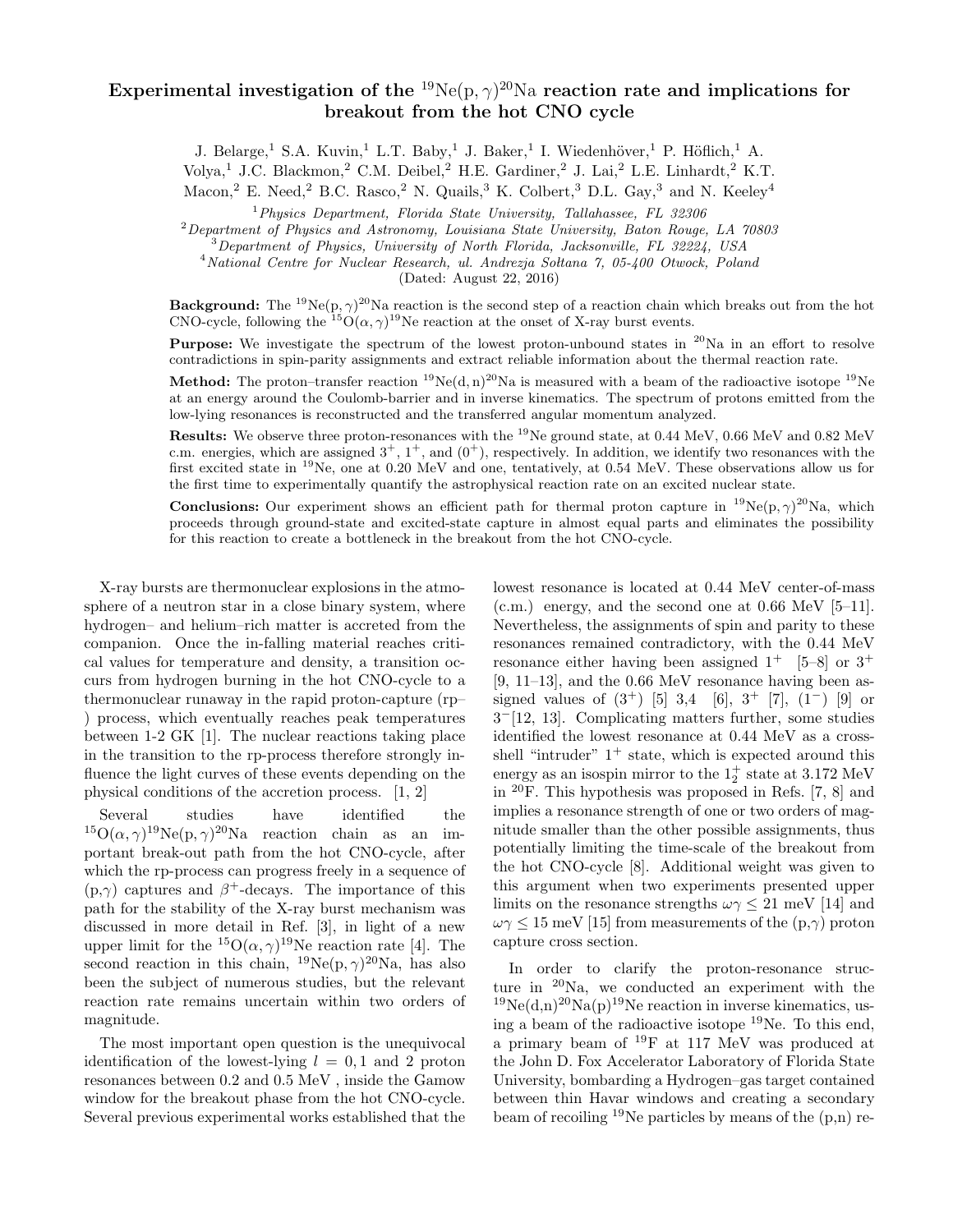action. The RESOLUT radioactive beam facility [16] was used to separate the recoiling <sup>19</sup>Ne particles in flight before focusing them onto the secondary target, a deuterated polyethylene  $(CD_2)$  foil with a thickness of 0.52 mg/cm<sup>2</sup>. The <sup>19</sup>Ne beam of  $\sim$ 1700 particles per second at 86 MeV energy constituted 13% of the beam composition. The main contaminants were  $^{19}$ F primary beam particles, multiple–scattered in the production target windows.

The  $^{19}Ne(d, n)^{20}Na$  reaction used in our experiment has favorable conditions for the population of the lowangular momentum resonances of astrophysical importance in  $20$ Na. For its interpretation, we can also rely on experimental data from the isospin-mirror reaction <sup>19</sup>F(d, p)<sup>20</sup>F. The available data, e.g. from Ref. [17] and shell-model calculations, e.g. with the usd-a interaction [18] allow us to predict which states will be populated with significant cross sections,<br>namely the  $1^+_2,\,3^+_3,\,0^+_1$  and the  $3^+_4$  state.

Our experiment populated the resonances via the  $^{19}Ne(d, n)^{20}Na$  reaction and detected the  ${}^{20}\text{Na}^* \rightarrow {}^{19}\text{Ne} + \text{p}$  decay path, which was used to reconstruct the proton–resonance spectrum in  $^{20}$ Na. The compact detection system consisted of thin (65  $\mu$ m) and thick (500  $\mu$ m) annular double-sided silicon strip detectors (DSSD) covering angles in the laboratory frame from 8–21 degrees for detection of protons, and a position-resolving ion chamber capable of detecting the heavy-ion reaction products alongside the unreacted beam particles. The protons and <sup>19</sup>Ne particles of interest were selected according to their characteristic energy losses. In addition, we required a time-of-flight characteristic of the <sup>19</sup>Ne beam particles by measuring the time of proton detection relative to accelerator-RF reference, in effect suppressing events from the contaminant beam components.

The proton c.m. energies were reconstructed from the energies and angles of the protons and <sup>19</sup>Ne particles. The resulting spectrum is presented in Fig. 1. We fitted the spectrum with Gaussian peaks at the known resonance energies, keeping the width fixed to values extracted from a Monte-Carlo simulation of the experimental setup. A polynomial background was added by fitting the spectrum at higher energies. From the peak areas, the beam intensity, the target thickness and the simulated detector efficiency, the cross sections were determined. Five peak structures were analyzed, at 0.20 MeV with  $5.5 \frac{\pm 0.7 \text{ stat}}{\pm 0.4 \text{ sys}}$  mbarn, at 0.44 MeV with  $5.8\pm0.7 \text{ stat}}{1.8 \text{ sys}}$  mbarn, at  $0.54$  MeV with  $10 \pm0.5 \text{ stat}}$  at 0.66 MeV with  $47 \frac{\pm 2 \text{ stat}}{\pm 7 \text{ sys}}$  mbarn and at 0.82 MeV, with  $5.2\pm0.9 \text{ stat}$  mbarn. The systematic errors subsume the uncertainties of the target thickness, the detector geometry and the number of incoming beam particles. We identify the 0.66 MeV peak with the 2.849 MeV state, the 0.44 MeV peak with the 2.645 MeV state and the 0.82 MeV peak with the 3.060 MeV state. No state corresponding to the 0.20 MeV peak or the 0.54 MeV peak were previously observed. Based on arguments given in the following paragraphs, we interpret the 0.20 MeV peak as protons emitted from the 0.44 MeV resonance populating the  $5/2^+$  first excited state in <sup>19</sup>Ne at 0.238 MeV excitation. The events around 0.54 MeV most likely represent protons from the 2.972 MeV observed in [5, 7, 8, 19] populating the <sup>19</sup>Ne excited state as well.



FIG. 1. Proton c.m. energy spectrum for  $^{19}Ne(d,n)^{20}Na(p)$ events. Five structures are extracted, at energies 0.20 MeV, 0.44 MeV, 0.54 MeV, 0.66 MeV and 0.82 MeV. The overall fit, displayed in black, is a sum of a polynomial background (black dotted line), and the Gaussian peaks.

The analysis of angular distributions for single-nucleon transfer reactions, such as  $(d, n)$ , is a reliable method to determine the angular momentum of the populated nuclear states. The l-value of the transferred proton can be determined by a comparison of the neutron angular distribution to a calculation of the reaction mechanism. We applied a technique to analyze the neutron angular distribution through the energies of the charged reaction products, similar to a method described in Ref.[20].

Since the neutron is the only final-state particle not detected experimentally, we can reconstruct the missing neutron energy from the energy balance of our events. Furthermore, for a given resonance energy, the neutron energy exhibits a rapid kinematic variation as a function of the emission angle, which creates an imprint of the neutron angular distribution in the summed energies of the detected particles. The functional relation between these summed energies and the c.m. neutron-angles is expressed through the secondary x-axis of Figs. 2 and 3.

In order to obtain a quantitative model of the reaction mechanism, calculations of a Coupled-Channel Born Approximation (CCBA) formalism were performed using the code FRESCO [21] and an approach similar to that described in Ref. [22]. We applied a "weak" binding approximation, which is justified by the small widths of the resonances involved. We analyzed the distributions of the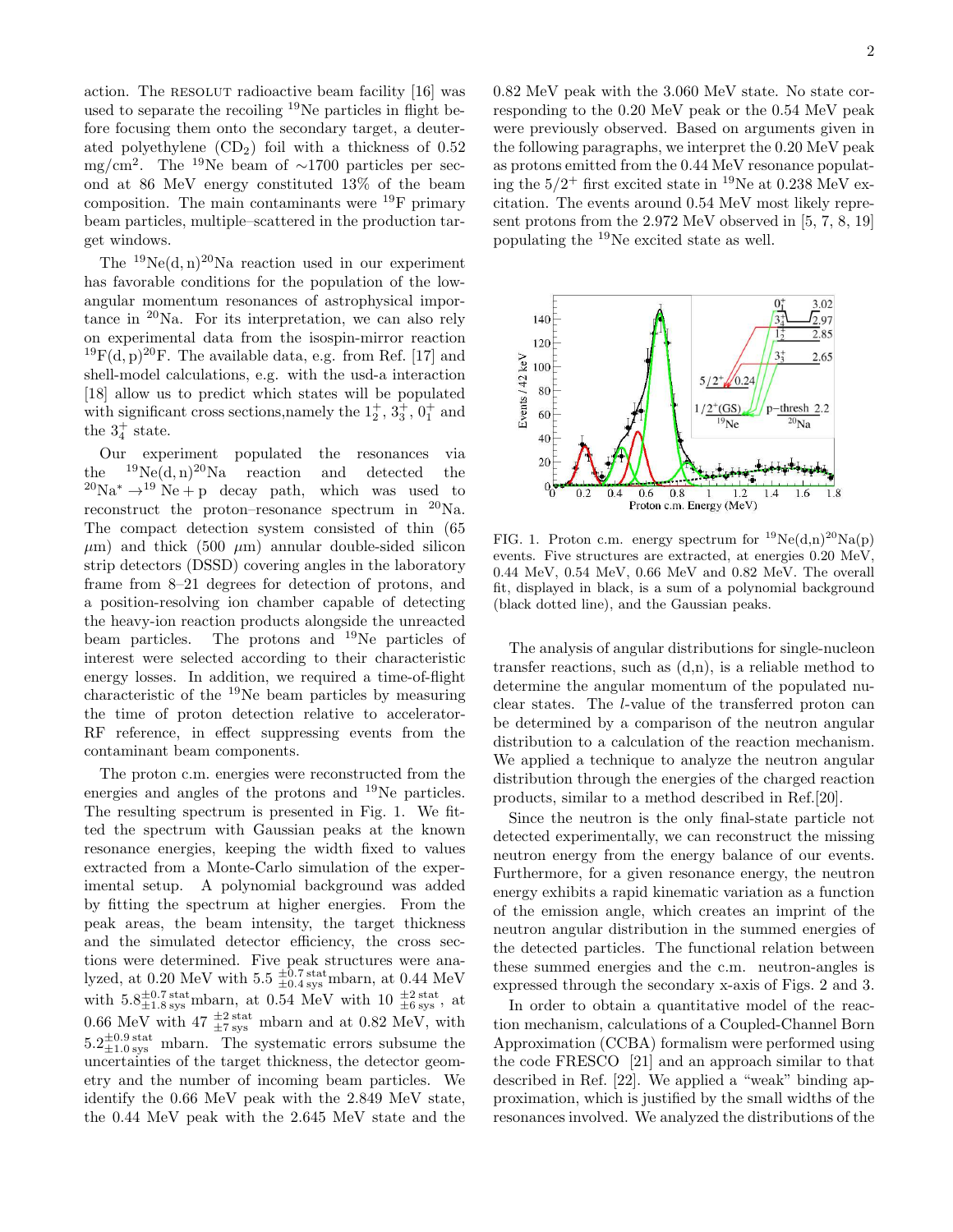summed proton and <sup>19</sup>Ne energies for the events from the 0.20 and 0.66 MeV peaks. The 0.44 MeV, 0.54 MeV and 0.82 MeV peaks could not be analyzed independently, because of their proximity to the larger 0.66 MeV peak. Fig. 2 shows the distribution obtained for the 0.66 MeV resonance. The energy resolution of the ion chamber spectrum was determined to be 2.5 MeV FWHM from the energies observed for the beam particle detected after passing through the secondary target foil. The angular distributions of the CCBA calculation for different  $l$ hypotheses were translated to the summed proton– and <sup>19</sup>Ne energies through a Monte-Carlo simulation.

The comparison of the experimental distribution to the hypotheses results in a reduced  $\chi^2 = 3.5$  for  $l = 0$ , and  $\chi^2 = 5.1$  for  $l = 2$ . We thus identify the 0.66 MeV resonance with the known 2.849 MeV state in  $^{20}\mathrm{Na}$  and assign it spin and parity  $1^+$ . The CCBA calculation also allowed us to determine a proton  $l = 0$  spectroscopic factor of  $C^{2}S = 0.26 \frac{\pm 0.01 \text{ stat}}{\pm 0.04 \text{ sys}}$  for the 1<sup>+</sup> state at 2.849 MeV.



FIG. 2. <sup>19</sup>Ne+p energy spectrum for 0.66 MeV peak. The experimental data are compared to the results of a Monte-Carlo simulation based on an angular distribution from CCBA calculations for  $l = 0$  and  $l = 2$ . The energy resolution in this distribution was determined to be 2.5 MeV FWHM.

The same analysis was performed on the events in the 0.20 MeV peak, which is displayed in Fig. 3. Here, the distribution fits an  $l = 2$  hypothesis with a reduced  $\chi^2$ =1.8, compared to  $\chi^2$ =4.3 for  $l = 0$ . The match with  $l = 2$  is evident both through the greater width and the lower centroid of the distribution as compared to the 0.66 MeV resonance. If the 0.20 MeV peak was hypothetically interpreted as an isolated  $l = 2$  resonance, it would decay by  $\gamma$ -emission, with an expected protondecay width one order of magnitude smaller than typical  $\gamma$ -decay widths. This hypothesis is in contradiction with the observed proton decay, and we therefore interpret the 0.20 MeV and 0.44 MeV peaks as two proton– decay branches stemming from the same resonance at 0.44 MeV. Note that this analysis was used to assign  $l = 2$  3



FIG. 3. Same as Fig.2, only selected on the 0.20 MeV peak. The simulated distributions assume the population of the 0.238 MeV first excited state in  $^{19}$ Ne.

character to the (d,n) angular distribution, although it was observed through the  $l = 0$  proton-decay branch.

The combined experimental cross section of the  $0.20~\mathrm{MeV}$  and  $0.44~\mathrm{MeV}$  peaks is  $11.3~\mathrm{\pm 1.1~stat} _{\pm 1.8~sys}$  mbarn , with a branching fraction of  $51\%$   $\frac{\pm 4 \text{ stat}}{\pm 8 \text{ sys}}$  to the ground state in <sup>19</sup>Ne. The  $l = 2$  nature of the transfer reaction leads us to assign spin and parity  $3^+$  to this resonance. We use the observed proton branching and a barrier-penetration model to deduce the ratio of the spectroscopic factors for both proton-branches. Both are then adjusted by a common factor to reproduce the absolute experimental cross section. We extract a spectroscopic factor  $C^2S = 0.50_{\pm 0.03}^{\pm 0.06}$  relative to the  $5/2^{+}$  <sup>19</sup>Ne first excited state and  $C^{2}S = 0.07 \pm 0.01 \pm 0.02$  relative to the  $1/2^{+}$  $^{19}{\rm Ne}$  ground state.

Table I lists the spectroscopic factors obtained from our analysis and compares them to those extracted from the isospin-mirror reaction  $^{19}F(d, p)^{20}F$  [17]. The good agreement for the 0.66 MeV and 0.44 MeV resonances in <sup>20</sup>Na lends additional support to our assignment of spins and parities. In addition, we tentatively identify the 2.972 resonance as the mirror-partner to the 3.59 MeV  $(3^+)$  state in <sup>20</sup>F, which is the only remaining <sup>20</sup>F state in the excitation region to be populated strongly in  $^{19}F(d, p)^{20}F$  [17]. The spectroscopic factor extracted for the 0.82 MeV resonance is consistent with the one expected for the  $0^+$  state, but in absence of an angular distribution analysis, no firm assignment is given.

A shell model calculation with the usd-a interaction [18] was used to predict the respective spectroscopic factors, which are also listed in Table I. A striking feature in the shell model, and of our experiment, is the strong connection between the  $3^+_3$  proton resonance and the first excited state in <sup>19</sup>Ne. The tentative identification of the experimental 2.972 MeV state with the  $3^+_4$  shell model excitation and the 3.59 MeV state in  ${}^{20}F$  is a plausible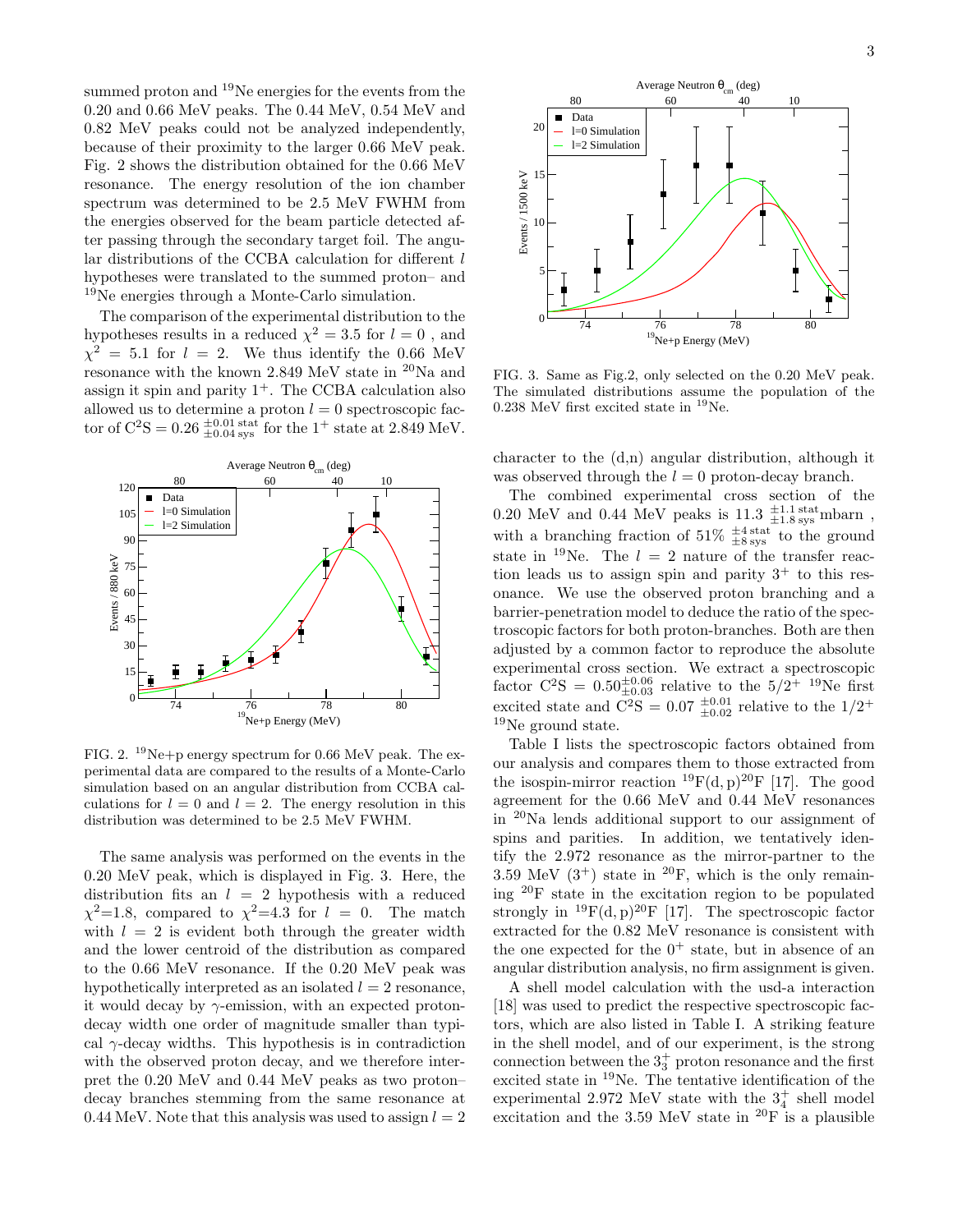| $\frac{1}{2}$     |               |                 | $110 \times 100000$ of the 0.200 me $\sqrt{27}$<br>THE THERE CHAPTERS DUCTORS |                                                   |                                                       |                                  |              |             |                                                        |                                                      |                                                                                                 |
|-------------------|---------------|-----------------|-------------------------------------------------------------------------------|---------------------------------------------------|-------------------------------------------------------|----------------------------------|--------------|-------------|--------------------------------------------------------|------------------------------------------------------|-------------------------------------------------------------------------------------------------|
| $\mathrm{E}_{ex}$ | Tπ            | $E_{res}(c.m.)$ | Resonance                                                                     | $\sigma$ stat                                     | Branch stat                                           | $C^{2}S$ stat                    | $C^2Smirror$ | $C^2S_{SM}$ | $_{\rm stat}$<br>$\Gamma$<br>$1 p$ sys                 | $\Gamma_{\gamma}$                                    | $_{\rm stat}$<br>$\omega\gamma$<br><b>SVS</b>                                                   |
| (MeV)             |               | (MeV)           | $p\times^{19}$ Ne                                                             | (mbarn)                                           | (0)                                                   |                                  |              |             | (meV)                                                  | (meV)                                                | $(\text{meV})$                                                                                  |
| 2.645             | $3^{+}_{2}$   | 0.20            | $= 0 \times 5/2^{+a}$                                                         | $\pm 0.7$<br>$\pm 0.4$<br>5.5                     | $\frac{49}{51}$ $\frac{+4}{54}$<br>51 $\frac{+4}{58}$ | $0.50^{\pm 0.06}_{\pm 0.03}$     |              | 0.29        | $\begin{array}{c} \pm 66 \\ \pm 36 \end{array}$<br>584 | $\pm 18$<br>82<br>$+22$                              | $\pm 6$<br>23                                                                                   |
| 2.645             | $3^{+}_{2}$   | 0.44            | $\sqrt{2^+}$<br>$(l=2)\times 1$                                               | $\pm 0.7$<br>$\pm 1.8$<br>5.8                     |                                                       | $\pm 0.01$<br>0.07<br>±0.02      | 0.05         | 0.03        | $\pm 62$<br>$\pm 259$<br>615                           | $\frac{\mp 18}{\pm 22}$<br>82                        | 74                                                                                              |
| 2.849             | $1^{+}_{2}$   | 0.66            | $(l = 0) \times 1/2^+$                                                        | $^{17}_{10}$ $^{+2}_{+7}$<br>$10^{+2}_{+6}$<br>47 | 100                                                   | $\pm 0.01$<br>$\pm 0.04$<br>0.26 | 0.40         | 0.47        | $\pm 2e5$<br>4.40e6<br>$\pm 6e5$                       | $\begin{array}{c} \pm 3 \\ \pm 10 \end{array}$<br>28 | $74\begin{array}{l}\pm15\\ \pm17\\ 21\end{array}$<br>$21\begin{array}{l}\pm2\\ \pm6\end{array}$ |
| 2.972             | $(3^+_4)$     | 0.54            | $(l = 0) \times 5/2^{+a}$                                                     |                                                   | 100                                                   |                                  |              | 0.25        |                                                        | $^{\prime}82)$                                       | (48)                                                                                            |
| 2.972             | $(3^+_4)$     | 0.77            | $(l = 2) \times 1/2^+$                                                        |                                                   |                                                       | $0.05\substack{\pm 0.01\-0.03}$  | 0.05         | 0.02        |                                                        |                                                      |                                                                                                 |
| 3.060             | $(0^{+}_{1})$ | 0.82            | $(l = 0) \times 1/2^+$                                                        | $5.2 \ \pm 0.9 \ \pm 1.0$                         | 100                                                   | $\pm 0.05$<br>0.27<br>$\pm 0.05$ | 0.28         | 0.58        | $\pm 2e6$<br>$\pm 2e6$<br>1.19e7                       | $66\ \substack{+7 \\ \pm 15}$                        | $17~^{+3}_{\pm 5}$                                                                              |

TABLE I. Properties of low-lying resonances in  ${}^{19}Ne + p$  (see text). The fourth column specifies the resonance wave-function, either relative to the  $1/2^{+19}$ Ne ground state or the 0.238 MeV  $5/2^{+19}$ Ne first excited state.

 $a$  Resonance with the  $19$ Ne first excited state

interpretation, consistent with a sufficiently large spectroscopic factor to be observable in our experiment. The shell-model wave functions predict a proton-branching ratio of 98.9% towards the first excited state in <sup>19</sup>Ne, also consistent with our observations.

The present determination of the resonance spectrum in <sup>20</sup>Na has a large impact on the <sup>19</sup>Ne(p,  $\gamma$ )<sup>20</sup>Na astrophysical reaction rate. Owing to their relatively high energies, the  $1^+_2$ ,  $(3^+_4)$  and  $(0^+_1)$  resonances will not significantly contribute to the  $^{19}Ne(p,\gamma)^{20}Na$  capture reaction in astrophysical environments. Rather, the reaction rate will be dominated by capture to the lowest resonance at 0.44 MeV c.m. energy. The  $3^+_3$  assignment to this resonance allows us to calculate the  $\Gamma_{\gamma}$  decay width from information obtained for the  $3^+_3$  state in the mirror nucleus <sup>20</sup>F. The most precise measurement to date reports the level lifetime as  $5.2 \pm 1.1$  fs [23]. By applying the  $\gamma$ –matrix elements to the analog <sup>20</sup>Na transitions, we deduce a  $\Gamma_{\gamma} = 82^{\pm 18 \text{ stat}}_{\pm 22 \text{ sys}}$  meV.

The proton-widths of the two observed decays of the  $3^+_3$ , based on the CCBA analysis of the experimental cross section and the branching ratio, are  $\Gamma_{p0} = 615 \pm 62 \text{ stat} \text{ meV} \text{ and } \Gamma_{p1} = 584 \pm 36 \text{ syst} \text{ meV}.$ 

From these widths the resonance strengths are calculated as

$$
\omega \gamma = \frac{2J + 1}{2(2j + 1)} \frac{\Gamma_{\gamma} \Gamma_p}{\Gamma_{total}} \tag{1}
$$

where J is the spin of the populated resonance, here 3, and j is the <sup>19</sup>Ne spin, 1/2 or 5/2. We extract  $\omega \gamma =$ 69 meV for proton-capture on the <sup>19</sup>Ne ground state and  $\omega\gamma = 21$  meV for capture on the 0.238 keV excited state. From here, the averaged thermal nuclear reaction rates are calculated by the expression

$$
N_A \langle \sigma v \rangle = N_A \left(\frac{2\pi}{\mu k \mathcal{T}}\right)^{3/2} \hbar^2 \omega \gamma \exp(-\mathcal{E}_{c.m.}/k \mathcal{T}), \quad (2)
$$

where the c.m. resonance energy enters as a Boltzmannfactor, stemming from the thermal energy distribution of the protons.

The possibility of excited-state proton capture for the present reaction has been discussed in Ref. [14], where it was predicted for the 0.66 MeV resonance, based on the authors'  $3^+$  assignment and the corresponding shellmodel predictions. Our experiment allows us for the first time to quantify excited-state proton capture based on experimental information. The 0.44 MeV resonance represents an unusual case, as it exhibits two proton channels of nearly equal decay widths, which allows for a significant contribution from proton capture on the first excited state. Although the thermal population of the first excited state in <sup>19</sup>Ne is relatively small and remains below a few percent up to temperatures of 1 GK, this suppression is completely overcome by the enhancement stemming from the lower resonance energy of 0.20 MeV. An estimate based on a detailed–balance condition for the  $19$ Ne first–excited state with 18.0 nsec lifetime [24] shows the equilibration rate to be much faster than the  $(p, \gamma)$  reaction rate at all temperatures, providing justification for the argument given above.

The resulting thermal reaction rates are displayed in Panel (a) of Fig. 4, which show that proton capture in the  $0.44 \text{ MeV } 3\frac{+}{3}$  resonance is dominant, with nearly equal contributions from capture on the <sup>19</sup>Ne ground state and the first excited state. In this result the excited state thermal population was taken into account, which remains below a few percent over the displayed temperature range. The reaction rate for the tentatively identified  $(3<sub>4</sub><sup>+</sup>)$  was estimated using the  $\Gamma_{\gamma}$  value of the  $3<sub>3</sub><sup>+</sup>$ for want of specific experimental data. Panel (b) of Fig. 4 displays a comparison between the reaction rate obtained from our work with the rates from Vancraeynest et al. [14], where the experimental upper limit of the  $(p,\gamma)$  strength was used. Also displayed is the rate from Smith *et al.* [8], an upper limit extracted from the assignment of the  $1^+$  intruder configuration to the 0.44 MeV resonance. Our experiment rules out this interpretation, but also contradicts the upper limits of  $(p, \gamma)$  resonance strengths measured in the works of Refs. [14] and [15].

In summary, we investigated the resonance spectrum in <sup>19</sup>Ne+p by means of the <sup>19</sup>Ne(d, n)<sup>20</sup>Na(p) reaction with a radioactive beam of  $^{19}$ Ne. We identified the  $3^+$ and  $1^+$  resonances, which dominate the astrophysical reaction rate and we showed that proton-capture rate on